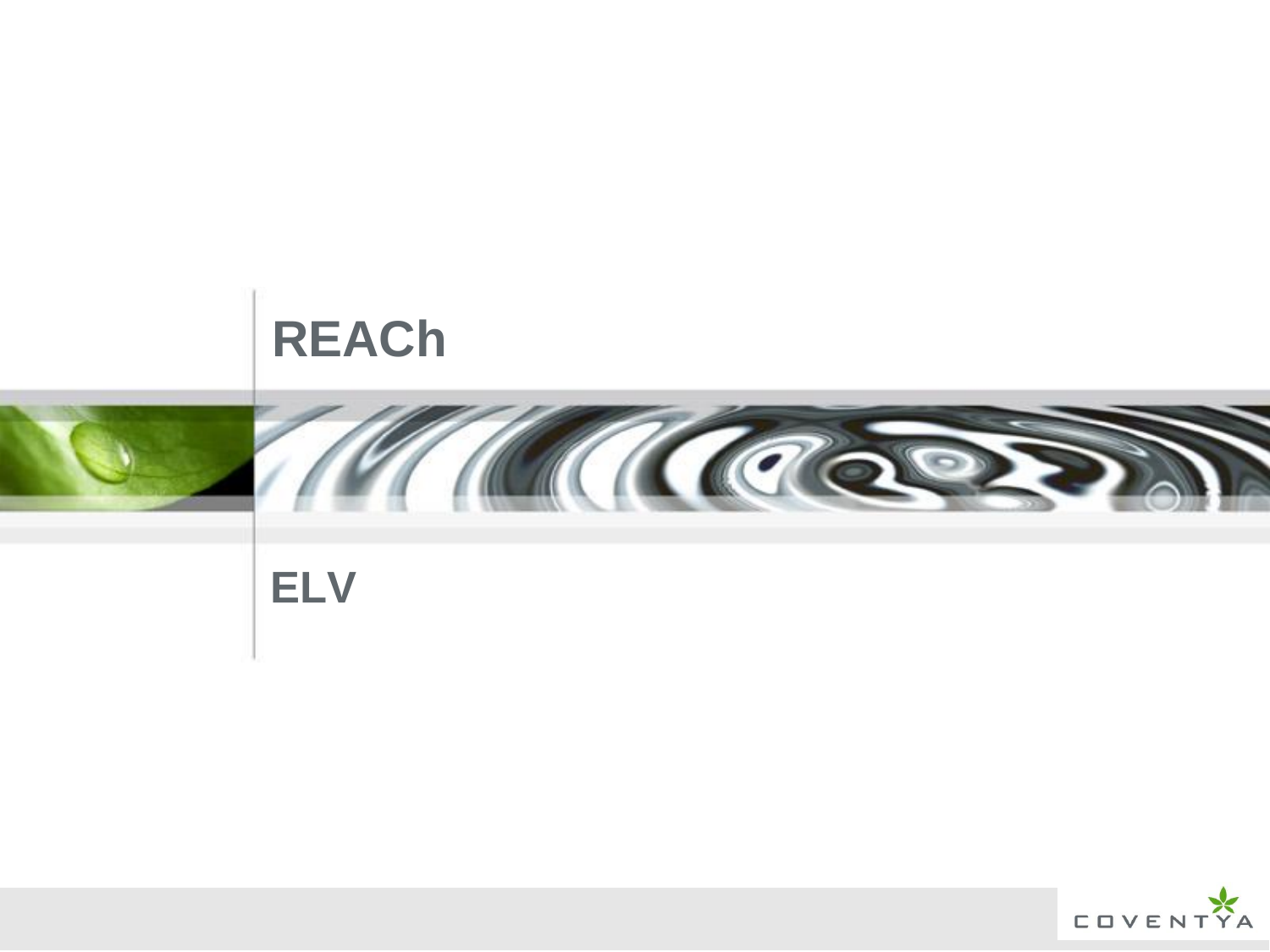

## REACh - Agenda

 **ELV Page 4 – 7**

- **1. ELV – Directive Page 3**
- **2. ELV – Objectives Page 4**
- **3. ELV – Forbidden substances Page 5**
- **4. ELV – Legal Consideration Page 6**

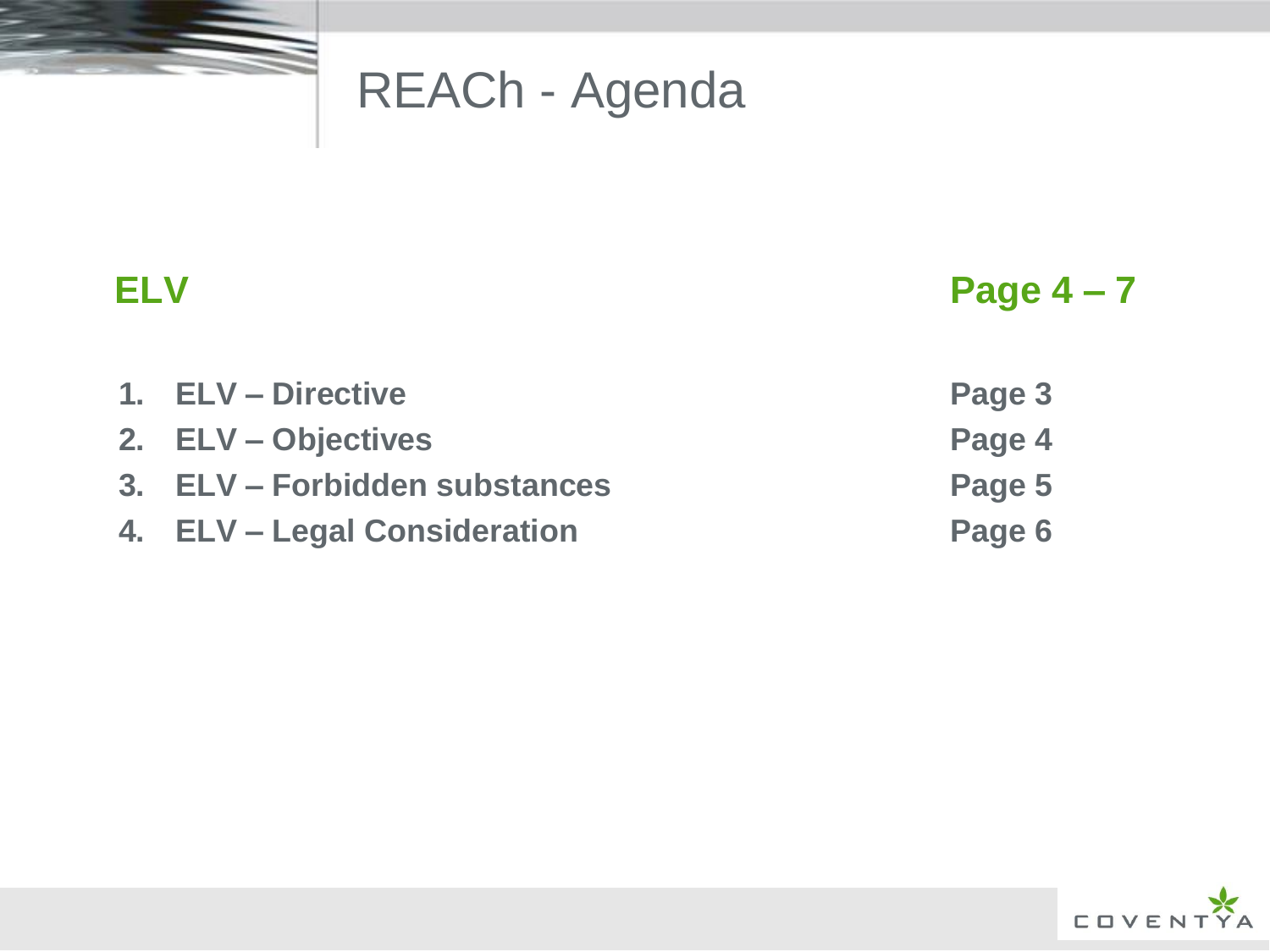

## **ELV – Directive**

### **Directive 2000/53/EC of the European Parliament**



### **"End-of-Life Vehicles"**

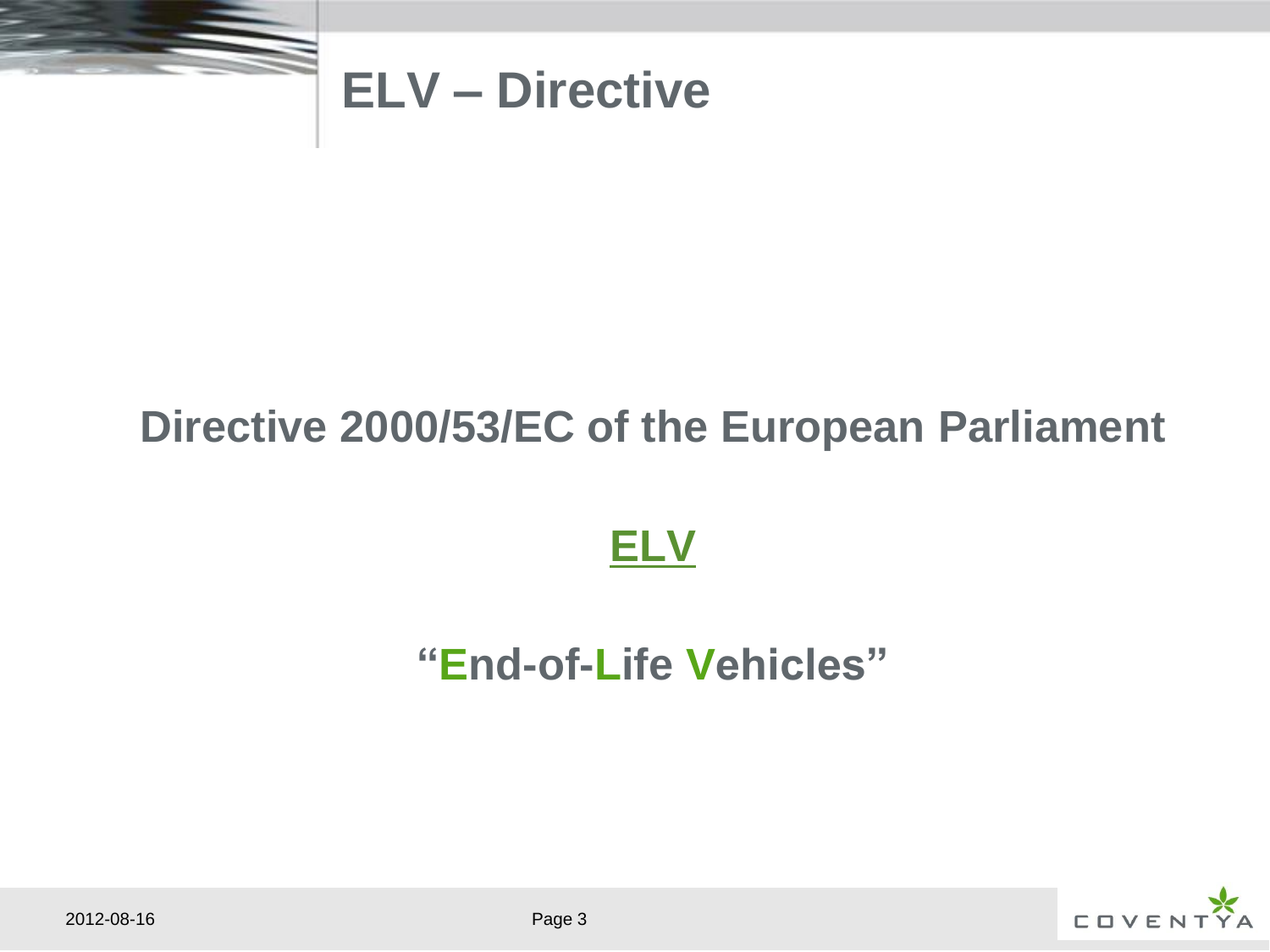

# **ELV – Objectives**

**This Directive lays down measures which aim at the prevention of waste from vehicles and at the reuse, recycling and other forms of recovery of end-of life vehicles and their components to reduce waste.** 

**Similarly, to improve the environmental performance of all operators involved in the life cycle of vehicles and the operators involved in the treatment of end-traders measures would be credited.**

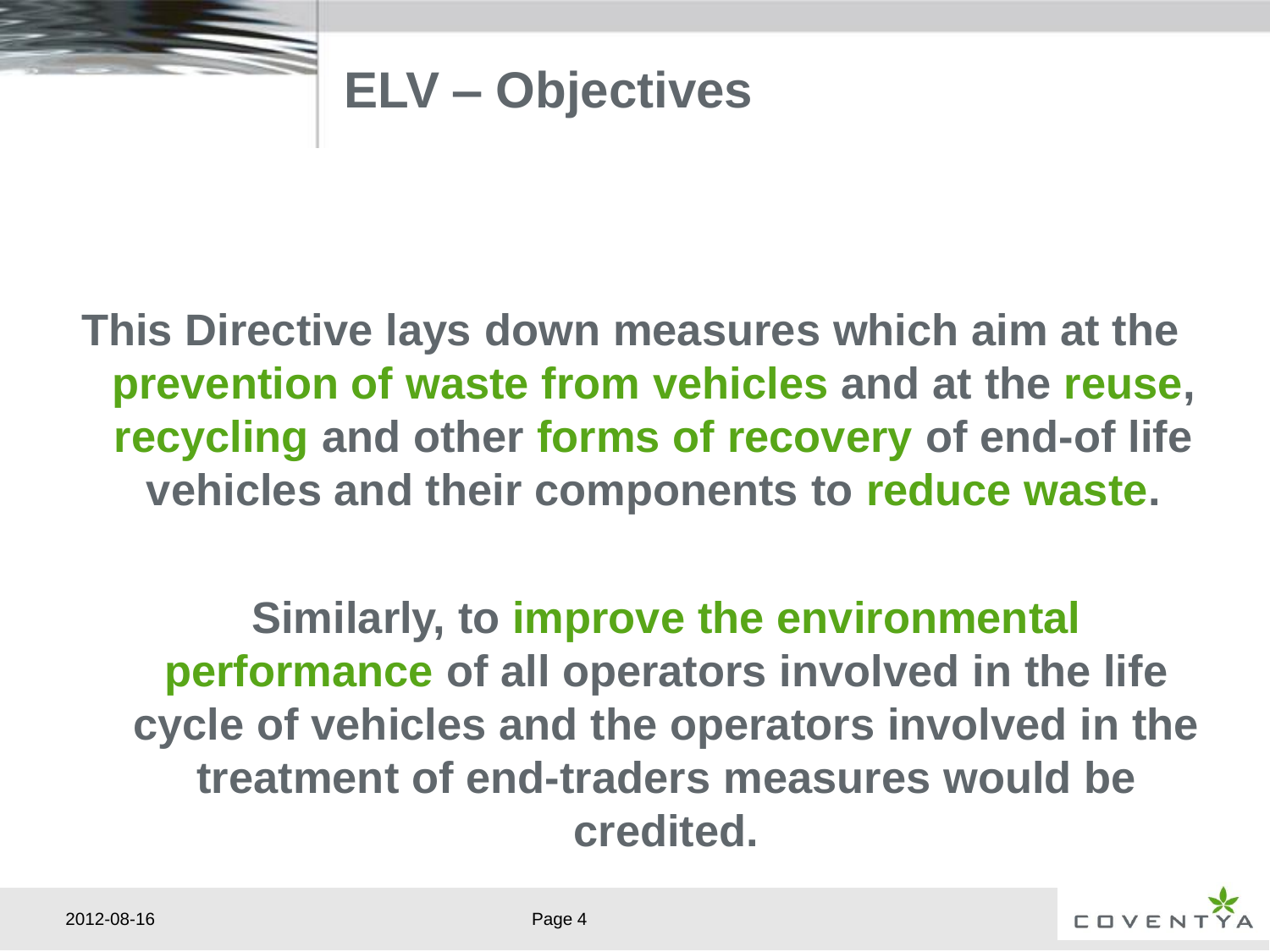

## **ELV – Forbidden substances**

## **Substances which may not be included in materials and components of vehicles (placing on the market: 01. July 2003):**

- **Lead**
- **E** Mercury
- **Cadmium**
- **Hexavalent chromium**

#### **Exceptions see under ANNEX II**